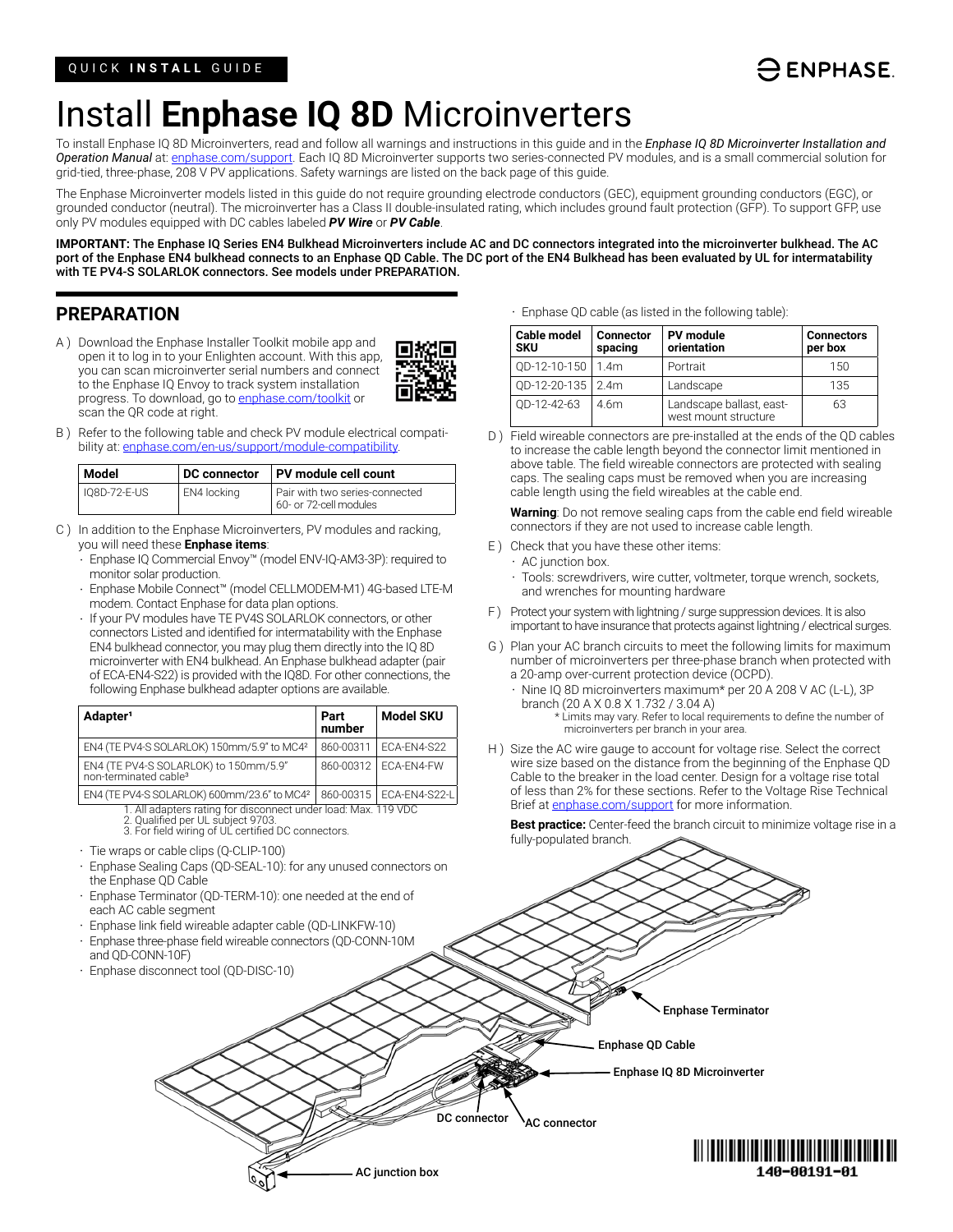## **INSTALLATION**

#### **1** Position the Enphase QD Cable

- A ) Plan each cable segment to allow connectors on the Enphase QD Cable to align with each PV module. Allow extra length for slack, cable turns, and any obstructions.
- B ) Mark the approximate centers of each PV module on the PV racking.
- C ) Lay out the cabling along the installed racking for the AC branch circuit.
- D) Cut each segment of cable to meet your planned needs.

**WARNING**: When transitioning between rows, secure the cable to the rail to prevent cable or connector damage. Do not count on the connector to withstand tension.

## **Provide an AC Connection to Branch Circuit 2**

#### Method A: Center-feeding the branch circuit

It is a best practice to center-feed the AC supply to the microinverter branch circuit to limit voltage rise to less than 2% for the site. Center-feeding is recommended for all installations with the QD-12-42-63 QD Cable.

The QD-12-42-63 cable includes a center-tapping connector in an alternating pattern after sequences four and five connectors.

**WARNING**: The center-tapping AC male connector is marked "Center tap; Not for microinverter connection". Do not use the center tap connectors for connecting to the microinverter.

- B ) Plan and install the system so that a maximum of six microinverters are installed on either side of a center-tapping connector.
- C ) Use a link field wireable adapter (QD-LINKFW-10) to connect the center-tapping connector to the home run cable using a female threephase field wireable connector (QD-CONN-10F).



#### Method B: End-feeding the branch circuit

- A ) You can end feed the AC supply to the microinverter branch circuit using QD cable SKUs QD-12-10-150 and QD-12-20-135.
- B ) Use three-phase field wireable connectors or an AC junction box to provide the AC connection to the microinverter branch circuit.

#### All methods: Complete the AC connection

- A ) Provide an AC connection from the three-phase field wireable connectors or AC junction box back to the electricity network connection using equipment and practices as required by local jurisdictions.
- B ) Verify that AC voltage at the site is within range:

| Service type and voltage: L1-L2, L2-L3 and L3-L1 |                |
|--------------------------------------------------|----------------|
| 208 VAC three-phase                              | 183 to 229 VAC |

#### **Mount the Microinverters 3**

A ) **Mount the microinverter bracket side up (as shown) and under the PV module, away from rain and sun.** Allow a minimum of 1.9 cm (0.75 inches) between the roof and the microinverter. Also allow 1.3 cm (0.50 inches) between the back of the PV module and the top of the microinverter.

**WARNING**: Install the microinverter under the PV module to avoid direct exposure to rain, UV, and other harmful weather events. Do not mount the microinverter upside down.

- B ) Torque the mounting fasteners (1/4-inch or 5/16-inch) as follows. Do not over torque.
	- 6 mm (1/4 inches) mounting hardware: 5 N m (45 to 50 in-lbs)
	- 8 mm (5/16 inches) mounting hardware: 9 N m (80 to 85 in-lbs)
	- When using UL 2703 mounting hardware, use the manufacturer's recommended torque value





Create a paper installation map to record microinverter serial numbers and position in the array.

- A ) Peel the removable serial number label from each microinverter and affix it to the respective location on the paper installation map.
- B ) Peel the label from the IQ Envoy and affix it to the installation map.
- C ) Always keep a copy of the installation map for your records.



### **5** Manage the Cabling

- A ) Use cable clips or tie wraps to attach the cable to the racking. The cable must be supported at least every 1.8 m (6 feet).
- B ) Dress any excess cabling in loops so that it does not contact the roof. Do not form loops smaller than 12 cm (4.75 inches) in diameter.

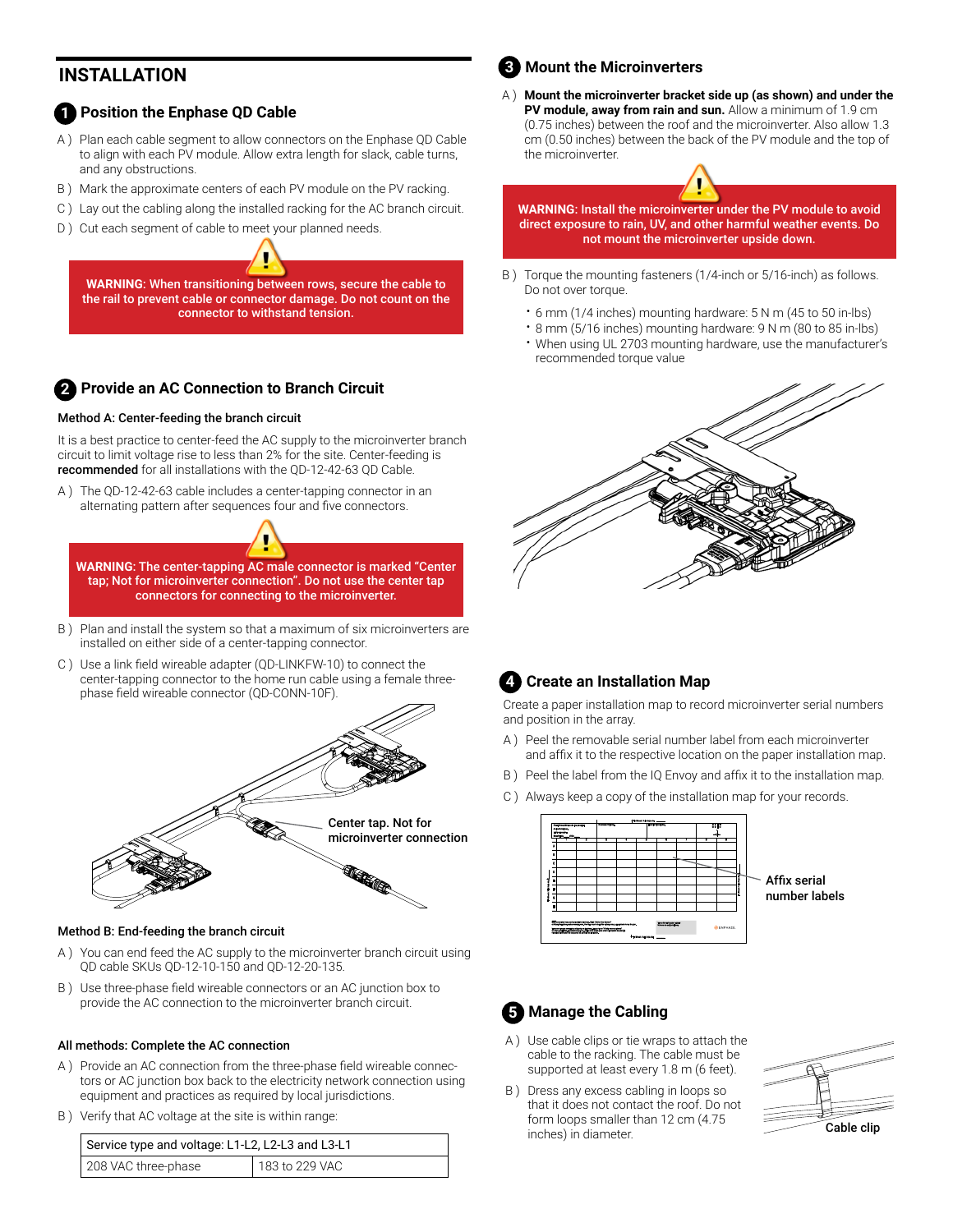# **Connect the Microinverters 6**

- A ) Connect the microinverter to the QD Cable. Listen for a click as the connectors engage.
- B ) Cover any unused connectors on the AC cable with Enphase Sealing Caps. Listen for a click as the sealing caps engage.



**WARNING**: Install sealing caps on all unused AC connectors as these connectors become live when the system is energized. Sealing caps are required for protection against moisture ingress.

To remove a sealing cap or AC connector, you must use an Enphase disconnect tool.

#### **Terminate the Unused End of the Cable 7**

A ) Remove 20 mm (0.8 inches) of the cable sheath from the conductors.



B ) Slide the hex nut onto the cable. The grommet inside the terminator body must remain in place.



C ) Insert the cable into the terminator body so that the four wires land on separate sides of the internal separator.



- D) To attach the cap:
	- Bend the wires down into the recesses of the terminator body and trim as needed. Place the cap over the terminator body.
	- Insert a screwdriver into the slot on the terminator cap to hold it in place.
	- Rotate the hex nut with your hand or a wrench until the latching mechanism meets the base.
	- Do not over torque.
- E ) Attach the terminated cable end to the PV racking with a cable clip or tie wrap so that the cable and terminator do not touch the roof.

**WARNING**: The terminator can not be re-used. If you unscrew the nut, you must discard the terminator.



**DANGER!** Electric shock hazard. The DC conductors of this PV system are ungrounded and may be energized.

- A ) Series connect two compatible PV modules per manufacturer instructions. **Do not skip this step.**
- B ) If required, attach the Enphase DC bulkhead adapters to the microinverters. Make sure they are fully seated. **Do not reverse the adapter connections.**
- C ) Connect the DC leads of each PV module to the DC input connectors or adapters of the microinverter.
- D ) Check the LED on the connector side of the microinverter. The LED flashes six times when DC power is applied.
- E ) Mount the PV modules above the microinverters.



# **Energize the System 9**

- A ) Turn ON the AC disconnect or circuit breaker for the branch circuit.
- B ) Turn ON the main utility-grid AC circuit breaker. Your system will start producing power **after a five-minute wait time.**
- C ) Check the LED on the connector side of the microinverter:

| LED                | <b>Indicates</b>                                                                                                                                                                 |
|--------------------|----------------------------------------------------------------------------------------------------------------------------------------------------------------------------------|
| Flashing<br>green  | Normal operation. AC grid function is normal and there is communi-<br>cation with the IQ Envoy                                                                                   |
| Flashing<br>orange | The AC grid is normal but there is no communication with the IQ Envoy                                                                                                            |
| Flashing red       | The AC grid is either not present or not within specification                                                                                                                    |
| Solid red          | There is an active "DC Resistance Low, Power Off" condition. To<br>reset, refer to the Enphase IQ Envoy Installation and Operation<br>Manual at: http://www.enphase.com/support. |

# **ACTIVATE MONITORING AND CONTROLS**

After you have installed the microinverters, follow the procedures in the *Enphase IQ 8D Envoy Quick Install Guide* to activate system monitoring, set up grid management functions, and complete the installation.

• Connecting the IQ 8D Commercial Envoy and detecting devices • Connecting to Enlighten, registering the system, and building the virtual array

**Enphase Connector Rating:** Enphase connectors on the assemblies in the following table have a maximum current of 20 A, a maximum OCPD of 20 A, and maximum ambient temperature of -40° to +79° C (-40° to +174.2° F) and are rated for disconnection under load.

| <b>Part Number</b> | Model         | <b>Maximum Voltage</b> |
|--------------------|---------------|------------------------|
| 840-00730          | OD-12-10-150  | <b>250 VAC</b>         |
| 840-00731          | OD-12-20-135  | <b>250 VAC</b>         |
| 840-00732          | OD-12-42-63   | 250 VDC                |
| 860-00311          | ECA-EN4-S22   | 80 VDC                 |
| 860-00315          | ECA-EN4-S22-L | 80 VDC                 |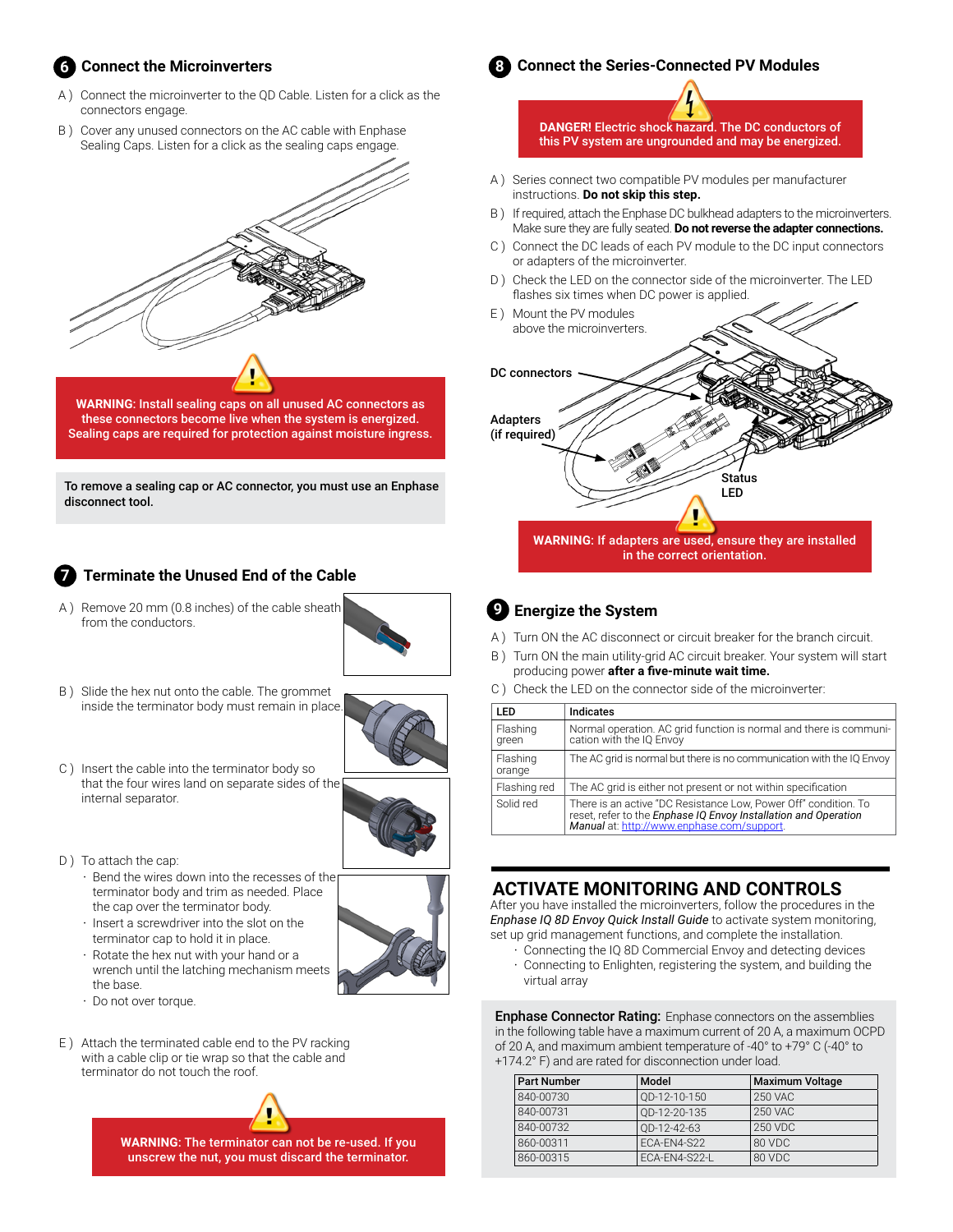### **PV Rapid Shutdown Equipment (PVRSE)**

This product is UL Listed as PV Rapid Shut Down Equipment and conforms with NEC-2014 and NEC-2017 section 690.12 and C22.1-2018 Rule 64-220 Rapid Shutdown of PV Systems, for AC and DC conductors, when installed according to the following requirements:

- Microinverters and all DC connections must be installed inside the array boundary. **Enphase further**<br>requires that the microinverters and DC connections be installed under the PV module to avoid direct exposure to rain, UV, and other harmful weather events.
- The array boundary is defined as 305 mm (1 ft.) from the array in all directions, or 1 m (3 ft.) from the point of entry inside a building.

This rapid shutdown system must be provided with an initiating device and (or with) status indicator which must be installed in a location accessible to first responders, or be connected to an automatic system which initiates rapid shutdown upon the activation of a system disconnect or activation of another type of emergency system. The initiator shall be listed and identified as a disconnecting means that plainly indicates whether it is in the "off" or

- "on" position. Examples are:
- Service disconnecting means PV system disconnecting means

• Readily accessible switch or circuit breaker

The handle position of a switch or circuit breaker is suitable for use as an indicator. Refer to NEC or CSA C22.1-2018 for more information.

Additionally, in a prominent location near the initiator device, a placard or label must be provided with a permanent marking including the following wording: 'PHOTOVOLTAIC SYSTEM EQUIPPED WITH RAPID SHUTDOWN' The term 'PHOTOVOLTAIC' may be replaced with 'PV.'

The placard, label, or directory shall be reflective, with all letters capitalized and having a minimum height of 9.5 mm (3/8 in.) in white on red background.

## **SAFETY IMPORTANT SAFETY INSTRUCTIONS SAVE THIS INFORMATION.** This guide con-

tains important instructions to follow during installation of the Enphase IQ 8D Microinverter.

| <b>WARNING: Hot surface.</b>                  |
|-----------------------------------------------|
| <b>WARNING: Refer to safety instructions.</b> |
| <b>DANGER:</b> Risk of electric shock.        |
| <b>Refer to manual</b>                        |
| <b>Double-Insulated</b>                       |
|                                               |
| <b>Safety Symbols</b>                         |

|    | <b>DANGER:</b> Indicates a hazardous situation, which<br>if not avoided, will result in death or serious<br>injury.                                                                               |
|----|---------------------------------------------------------------------------------------------------------------------------------------------------------------------------------------------------|
| /! | <b>WARNING:</b> Indicates a situation where failure<br>to follow instructions may be a safety hazard<br>or cause equipment malfunction. Use extreme<br>caution and follow instructions carefully. |
|    | <b>WARNING:</b> Indicates a situation where failure to<br>follow instructions may result in burn injury.                                                                                          |
|    | <b>NOTE:</b> Indicates information particularly<br>important for optimal system operation.                                                                                                        |

| <b>General Safety</b>                                                                                                                                                                              |
|----------------------------------------------------------------------------------------------------------------------------------------------------------------------------------------------------|
| <b>DANGER:</b> Risk of electric shock. Do not use<br>Enphase equipment in a manner not specified by<br>the manufacturer. Doing so may cause death or<br>injury to persons, or damage to equipment. |
| <b>DANGER:</b> Risk of electric shock. Be aware that<br>installation of this equipment includes risk of<br>electric shock.                                                                         |
| <b>DANGER:</b> Risk of electric shock. The DC conduc-<br>tors of this photovoltaic system are ungrounded<br>and may be energized.                                                                  |
| <b>DANGER:</b> Risk of electric shock. Always de-ener-<br>gize the AC branch circuit before servicing. Never<br>disconnect the DC connectors under load.                                           |

|           | <b>General Safety, continued</b>                                                                                                                                                                                                                                                                                                                                                                                                                   | I |
|-----------|----------------------------------------------------------------------------------------------------------------------------------------------------------------------------------------------------------------------------------------------------------------------------------------------------------------------------------------------------------------------------------------------------------------------------------------------------|---|
| ŋ,        | DANGER: Risk of electric shock. Risk of fire. Only<br>use electrical system components approved for<br>wet locations.                                                                                                                                                                                                                                                                                                                              |   |
|           | <b>DANGER:</b> Risk of electric shock. Risk of fire.<br>Only qualified personnel should troubleshoot,<br>install, or replace Enphase Microinverters or the<br>Enphase QD Cable and Accessories.                                                                                                                                                                                                                                                    |   |
| Ţ         | <b>DANGER:</b> Risk of electric shock. Risk of fire.<br>Ensure that all AC and DC wiring is correct and<br>that none of the AC or DC wires are pinched or<br>damaged. Ensure that all AC junction boxes are<br>properly closed.                                                                                                                                                                                                                    |   |
| Ą,        | <b>DANGER:</b> Risk of electric shock. Risk of fire. Do<br>not exceed the maximum number of microinvert-<br>ers in an AC branch circuit as listed in this quide.<br>You must protect each microinverter AC branch<br>circuit with a 20A maximum breaker or fuse, as<br>appropriate.                                                                                                                                                                |   |
| <u>/\</u> | <b>DANGER:</b> Risk of electric shock. Risk of fire. Only<br>qualified personnel may connect the Enphase<br>Microinverter to the utility grid.                                                                                                                                                                                                                                                                                                     |   |
|           | <b>WARNING:</b> Risk of equipment damage. Enphase<br>male and female connectors must only be mated<br>with the matching male/female connector.                                                                                                                                                                                                                                                                                                     |   |
|           | WARNING: Before installing or using the<br>Enphase Microinverter, read all instructions and<br>cautionary markings in the technical description,<br>on the Enphase Microinverter System, and on<br>the photovoltaic (PV) equipment.                                                                                                                                                                                                                | I |
| Λ         | <b>WARNING:</b> Do not connect Enphase Microin-<br>verters to the grid or energize the AC circuit(s)<br>until you have completed all of the installation<br>procedures and have received prior approval<br>from the electrical utility company.                                                                                                                                                                                                    |   |
|           | WARNING: When the PV array is exposed to light,<br>DC voltage is supplied to the PCE.                                                                                                                                                                                                                                                                                                                                                              |   |
|           | <b>NOTE</b> : To ensure optimal reliability and to meet<br>warranty requirements, install the Enphase<br>Microinverters and Enphase QD Cable according<br>to the instructions in this guide.                                                                                                                                                                                                                                                       |   |
|           | <b>NOTE:</b> Provide support for the Enphase QD Cable<br>at least every 1.8 m (6 feet).                                                                                                                                                                                                                                                                                                                                                            |   |
|           | NOTE: Perform all electrical installations in<br>accordance with all applicable local electrical<br>codes, such as the Canadian Electrical Code,<br>Part 1 and NFPA 70 (NEC).                                                                                                                                                                                                                                                                      |   |
|           | NOTE: The AC and DC connectors on the cabling<br>are rated as a disconnect only when used with<br>an Enphase Microinverter.                                                                                                                                                                                                                                                                                                                        |   |
|           | <b>NOTE</b> : Protection against lightning and resulting<br>voltage surge must be in accordance with local<br>standards.                                                                                                                                                                                                                                                                                                                           |   |
|           | <b>Microinverter Safety</b>                                                                                                                                                                                                                                                                                                                                                                                                                        |   |
| ⚠         | <b>DANGER:</b> Risk of electric shock. Risk of fire. Do<br>not attempt to repair the Enphase Microinverteı<br>it contains no user-serviceable parts. If it fails,<br>contact Enphase customer service to obtain an<br>RMA (return merchandise authorization) number<br>and start the replacement process. Tampering<br>with or opening the Enphase Microinverter will<br>void the warranty.                                                        |   |
| ∕∖∖       | <b>DANGER:</b> Risk of fire. The DC conductors of<br>the PV module must be labeled "PV Wire"<br>or "PV Cable" when paired with the Enphase<br>Microinverter.                                                                                                                                                                                                                                                                                       |   |
|           | WARNING: You must match the DC operating<br>voltage range of the PV module with the<br>allowable input voltage range of the Enphase<br>Microinverter.                                                                                                                                                                                                                                                                                              |   |
|           | <b>WARNING:</b> The maximum open circuit voltage<br>of the PV module must not exceed the specified<br>maximum input DC voltage of the Enphase<br>Microinverter.                                                                                                                                                                                                                                                                                    |   |
|           | WARNING: Risk of equipment damage. Install<br>the microinverter under the PV module to avoid<br>direct exposure to rain, UV, and other harmful<br>weather events. Always install the microinverter<br>bracket side up. Do not mount the microinverter<br>upside down. Do not expose the AC or DC con-<br>nectors (on the Enphase QD Cable connection,<br>PV module, or the microinverter) to rain or<br>condensation before mating the connectors. |   |
|           | <b>WARNING:</b> Risk of equipment damage. The<br>Enphase Microinverter is not protected from<br>damage due to moisture trapped in cabling<br>systems. Never mate microinverters to cables                                                                                                                                                                                                                                                          |   |

that have been left disconnected and exposed to wet conditions. This voids the Enphase warranty.

|    | Microinverter Safety, continued                                                                                                                                                                                                                                                                                                                                                         |
|----|-----------------------------------------------------------------------------------------------------------------------------------------------------------------------------------------------------------------------------------------------------------------------------------------------------------------------------------------------------------------------------------------|
|    | <b>WARNING:</b> Risk of equipment damage. The<br>Enphase Microinverter functions only with a<br>standard, compatible PV module with appropriate<br>fill-factor, voltage, and current ratings. Unsup-                                                                                                                                                                                    |
|    | ported devices include smart PV modules, fuel<br>cells, wind or water turbines, DC generators, and<br>non-Enphase batteries, etc. These devices do not<br>behave like standard PV modules, so operation<br>and compliance is not guaranteed. These devices<br>may also damage the Enphase Microinverter by<br>exceeding its electrical rating, making the system<br>potentially unsafe. |
| ⚠  | WARNING: Risk of skin burn. The chassis of the<br>Enphase Microinverter is the heat sink. Under<br>normal operating conditions, the temperature<br>could be 20°C above ambient, but under<br>extreme conditions the microinverter can reach<br>a temperature of 90°C. To reduce risk of burns,<br>use caution when working with microinverters.                                         |
|    | <b>NOTE:</b> The Enphase Microinverter has field-adjust-<br>able voltage and frequency trip points that may<br>need to be set, depending upon local requirements.<br>Only an authorized installer with the permission<br>and following requirements of the local electrical<br>authorities should make adjustments.                                                                     |
|    | Enphase QD Cable Safety                                                                                                                                                                                                                                                                                                                                                                 |
|    | DANGER: Risk of electric shock. Do not install<br>the Enphase QD Cable terminator while power<br>is connected.                                                                                                                                                                                                                                                                          |
|    | <b>DANGER:</b> Risk of electric shock. Risk of fire.<br>When stripping the sheath from the Enphase<br>QD Cable, make sure the conductors are not<br>damaged. If the exposed wires are damaged,<br>the system may not function properly.                                                                                                                                                 |
| Ą, | <b>DANGER:</b> Risk of electric shock. Risk of fire.<br>Do not leave AC connectors on the Enphase<br>QD Cable uncovered for an extended period.<br>You must cover any unused connector with a<br>sealing cap.                                                                                                                                                                           |
| ⁄\ | <b>DANGER:</b> Risk of electric shock. Risk of fire.<br>Make sure protective sealing caps have been<br>installed on all unused AC connectors. Unused AC<br>connectors are live when the system is energized.                                                                                                                                                                            |
|    | WARNING: Use the terminator only once. If you<br>open the terminator following installation, the<br>latching mechanism is destroyed. Do not reuse<br>the terminator. If the latching mechanism is defec-<br>tive, do not use the terminator. Do not circumvent<br>or manipulate the latching mechanism.                                                                                 |
|    | <b>WARNING:</b> When installing the Enphase QD<br>Cable, secure any loose cable to minimize<br>tripping hazard                                                                                                                                                                                                                                                                          |
|    | <b>NOTE</b> : When looping the Enphase QD Cable,<br>do not form loops smaller than 12 cm (4.75)<br>inches) in diameter.                                                                                                                                                                                                                                                                 |
|    | NOTE: If you need to remove a sealing cap, you<br>must use the Enphase disconnect tool.                                                                                                                                                                                                                                                                                                 |
|    | <b>NOTE:</b> When installing the Enphase QD Cable and<br>accessories, adhere to the following:<br>Do not expose the terminator or cable<br>connections to directed, pressurized liquid<br>(water jets, etc.).<br>Do not expose the terminator or cable<br>connections to continuous immersion.                                                                                          |
|    | Do not expose the terminator or cable<br>connections to continuous tension (e.g., tension<br>due to pulling or bending the cable near the<br>connection).<br>Use only the connectors and cables provided.<br>Do not allow contamination or debris in the                                                                                                                                |
|    | connectors.<br>Use the terminator and cable connections only<br>when all parts are present and intact.<br>Do not install or use in potentially explosive                                                                                                                                                                                                                                |
|    | environments.<br>Do not allow the terminator to come into<br>contact with open flame.<br>Fit the terminator using only the prescribed<br>tools and in the prescribed manner.                                                                                                                                                                                                            |
|    | Use the terminator to seal the conductor end<br>of the Enphase QD Cable; no other method is<br>allowed.                                                                                                                                                                                                                                                                                 |

© 2021 Enphase Energy. All rights reserved. Enphase, the Enphase logo, Enphase IQ 8D, Enphase Installer Toolkit, Enphase Enlighten, Enphase IQ Commercial Envoy, and other trademarks or service names are the trademarks of Enphase Energy, Inc. Data subject to change. 03-09-2021.

**Enphase Customer Support:** enphase.com/en-us/support/contact